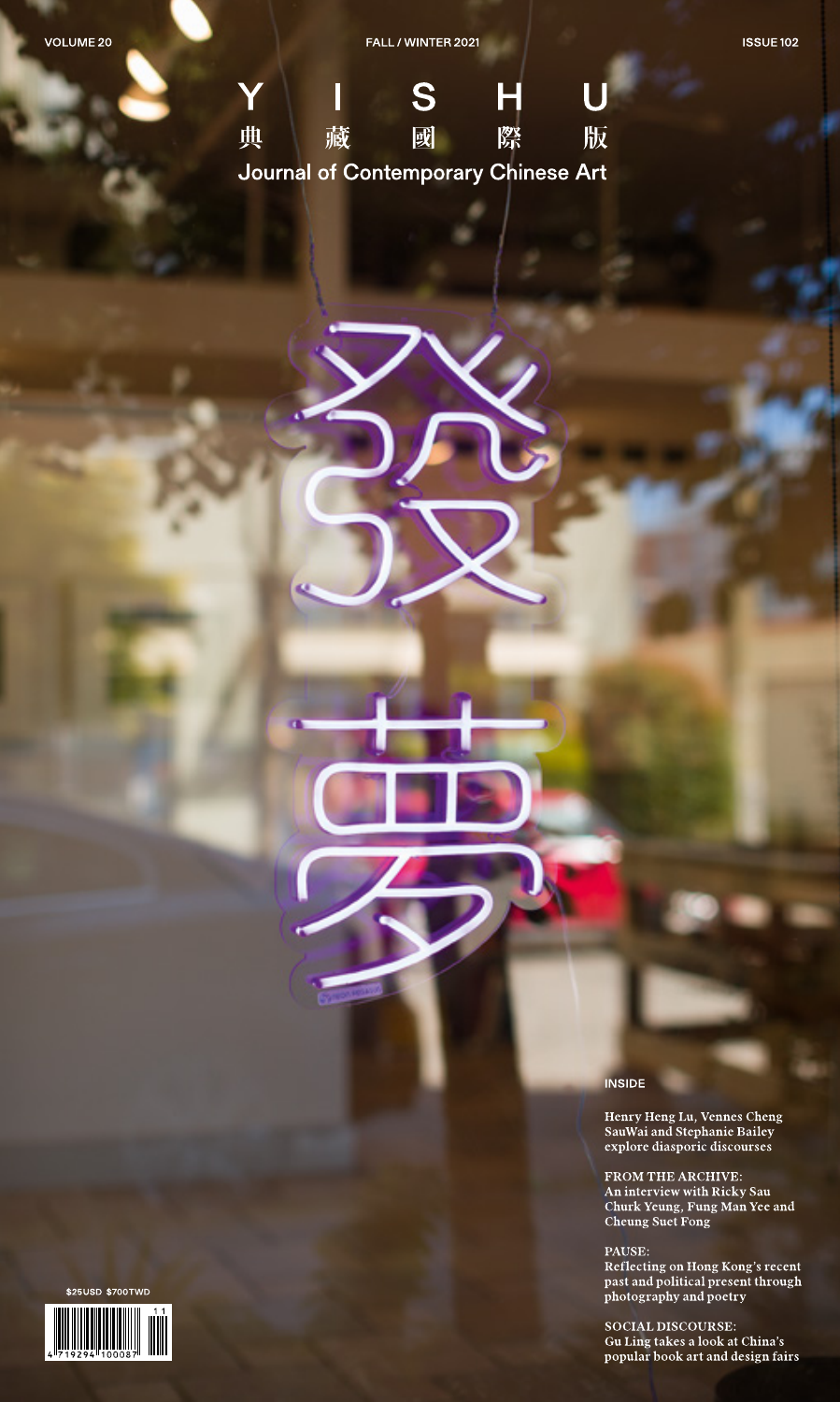# Diasporic Drifts: A Visualization of Diverse Chineseness

Her name is Yip—meaning "leaf" in Chinese. There is a Chinese saying that goes: "Falling leaves return to their roots." My mother is called "Yip." Where does she think her roots are?<sup>1</sup>

—Law Yuk Mui, *From Whence the Waves Came* (2018–21)

*From Whence the Waves Came* (2018–21) is an ongoing series of works by Law Yuk Mui (羅玉梅, b. 1986), a Hong Kong artist whose practice concerns geopolitical tension, personal history, and traces of time in physical space. The series is a sentimental and historical weaving of multiple personal histories: Law's parents; Tom, a Vietnamese boy; and Ma Si-Cong (馬思聰), a violinist from Haifeng, China. Law's parents fled Shanwei in Guangdong province to Hong Kong in a self-constructed sailboat in 1979; Tom is a boy whom Law met a few years ago in Saigon. In the late 1980s, he was a Vietnamese refugee in Hong Kong and was later repatriated after having spent many years in Hong Kong's Whitehead Detention Centre. Ma Si-Cong is a violinist from Haifeng who fled to Hong Kong during the Cultural Revolution and eventually emigrated to the United States. For Law's mother, the concepts of roots and home are distinctly different ideas; home to her is Hong Kong, where she settled in the late 1970s; however, her roots are still connected to a small fishing village in Shanwei, China. The series proposes notions of national, ethnic, and cultural identity in which home and roots are unsettled propositions—propositions that underpin the thesis of this essay.

Most modern and contemporary research on the Chinese diaspora tends to accentuate the concept of homecoming and sees physical reunion or emotional reconciliation as essential to "being Chinese." The saying "being Chinese" encompasses a certain hegemonic yoke, whether in terms of geography, culture, or ethnicity. *Chinese Among Others: Emigration in Modern Times* (2008) by the renowned sinologist Philip A. Kuhn, for example, asserts that Chinese emigration in modern times was for the purposes of livelihood, concluding that most of the migrants were sojourners and hoped to return home eventually. However, the reasons for the existence of the Chinese diaspora are not so easily summarized. Beyond economic opportunities and ideological confrontations within the parameters of the Cold War, geopolitical tensions in Southeast Asia have contributed to the complexity of the Chinese diaspora in the region. This complexity also pushes back against faulty assumptions about a collective and unified idea of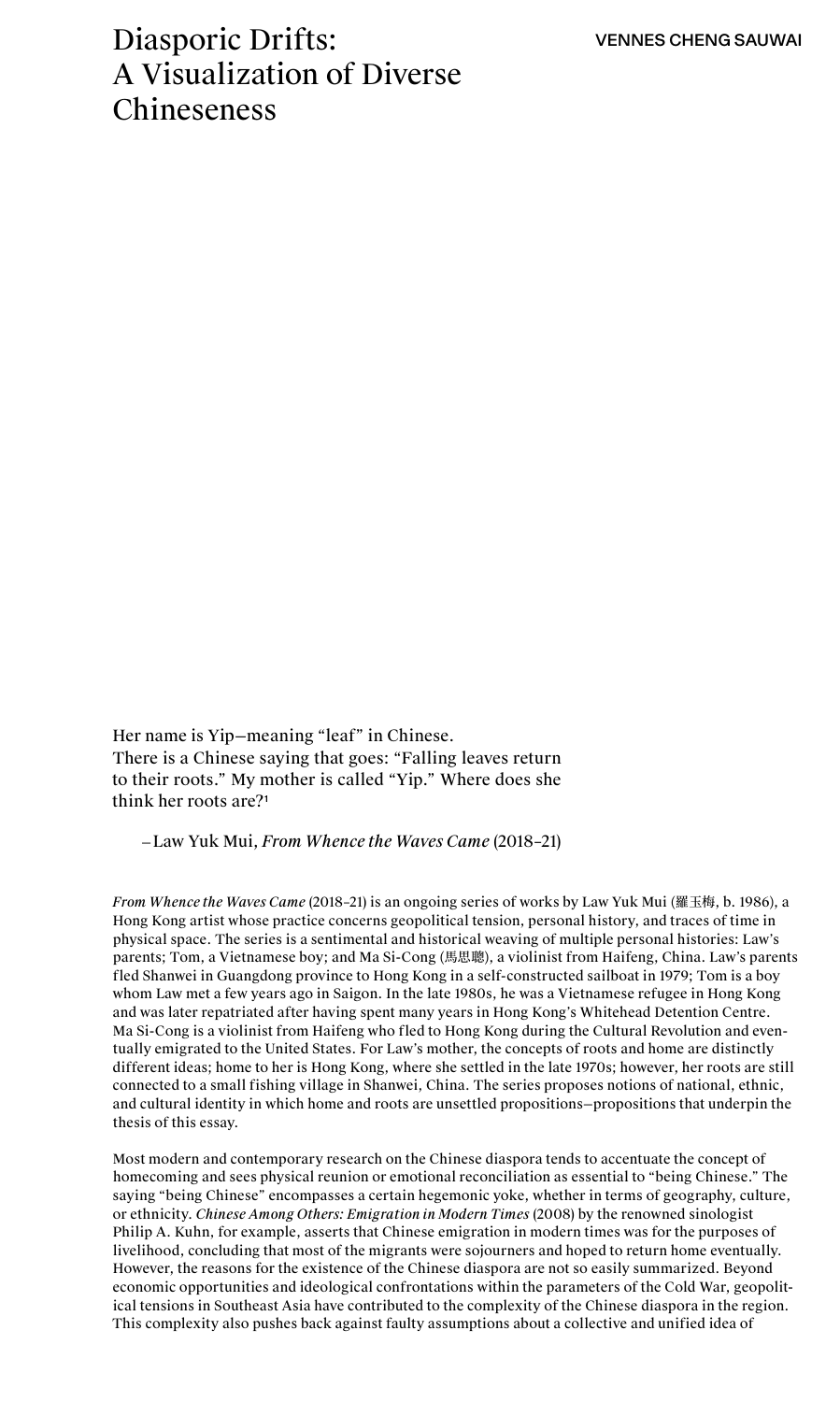Chinese identity. The modern and contemporary histories of Southeast Asia are also histories of Chinese displacement, which were not merely a result of Cold War ideological confrontations, but, rather, were ignited by conflicts in the region such as war and civil war, colonization, and waves of re-occurring anti-Chinese sentiment, ignited by the anti-Communist purges in Indonesia and Malaysia during the Cold War. Thus, the waves of Chinese migration in the region are not mere transnational movements of leaving the homeland for economic opportunities; they indicate various confrontations that render nationalistic readings of identity, homeland, and roots in the context of Chinese diaspora invalid.

The departures, escapes, and displacements of Chinese migrants were often by sea and were dispersed throughout the region. These drifts, on one hand, represent the actual flow of traffic that constituted the migration; on the other hand, they are metaphorical, suggesting fluidity, mobility, and unsettledness. Considering the sea as a historical and artistic metaphor, this essay proposes pluralist readings of the ethnic and cultural identity of Chinese through an examination of the artworks of Hong Kong and Taiwan artists Law Yuk Mui (羅玉梅), Kurt Tong (唐景鋒), Lin Yichi (林羿綺), and Tsao Liang-pin (曹良賓). These artists from Taiwan and Hong Kong belong to a group of Chinese artists that rejects the nostalgic notion of China as a cultural motherland, source of value, or nationalistic sentimentality.

#### **The Fierce and Wobbling Sea**

The displacement of Chinese people throughout Southeast Asia by sea indicates firstly the archipelagic features of the countries in the South China Sea and the East China Sea—all of which are either island countries or have extensive coasts. The proximity to the seaways suggests fluid traffic, exchange, movement, and swapping, evading any encroachment of hegemonic coherence. Throughout the histories of Chinese diasporas, the migrating populace was predominantly southern Chinese, alongside other ethnic minorities migrating for their own reasons or coerced into leaving their homes. Their coastal and archipelagic peripherality suggests an identity beyond Chinese identity,<sup>2</sup> which proposes territorial and cultural hegemony as an illusory reality in the discussion of the Chinese diaspora in Southeast Asia. In the historical context of Hong Kong and Taiwan, the sea is often a

politically contested area, transient and unsettled. The sea reveals the histories of Hong Kong first as a refuge for those fleeing China, then as a city where citizens seek asylum abroad—wrestling their forced inclusion into a Chinese identity. The strait between China and Taiwan has been contested since the Kuomintang government escaped to Taiwan in 1949; with the history of Japanese colonization, the sea is both a threat and reflective metaphor for the archipelagic country in terms of Taiwanese identity as politically and culturally defined by the oceanic boundary.

Law Yuk Mui (b. 1982, Hong Kong) engages the themes of waves and sailing as a symbolic means to interweave the histories of Hong Kong as a refugee city and to reflect the city's current paradoxical situation in *From Whence the Waves Came*. This series of artworks includes photography, video, and a kinetic installation—work that collectively channels an ambiguous agenda to examine the fluidity of one's identity through historical and memorial investigation. The series also addresses the history of various influxes of refugees from China and Vietnam to Hong Kong in the 1970s and 1980s. From the Sino-Japanese War to the post-Cultural Revolution period, Hong Kong was a migration destination that saw waves of immigrants due to regional instabilities and disputes. Law's parents fled a little fishing village in Shanwei, a city situated on the coast of southern China, to Hong Kong on a sailboat in 1979, a year before the colonial government announced the end of the Touch Base Policy—an immigration policy of the colonial British government of Hong Kong from 1974 to 1980 that allowed illegal immigrants from China to stay in Hong Kong if they reached urban areas and found a home with their relatives or other forms of accommodation.

The Vietnamese refugees coincidently fled their country to Hong Kong to escape the civil war that had been raging since the 1970s. The life story of Tom, as told in Law's work, focuses on the refugee camp in Hong Kong and Tom's misconceptions about Hong Kong.

Law amalgamates memories from her mother with those of Tom, interweaving news footage and other historical images into *YIP* and *TOM*. The precise and linear sequences of the two historical incidents are dispersed throughout the various works. The waves act as the essential symbol linking the histories of Chinese and Vietnamese diasporas in Hong Kong and suggest the subjective interpretation of roots, home, and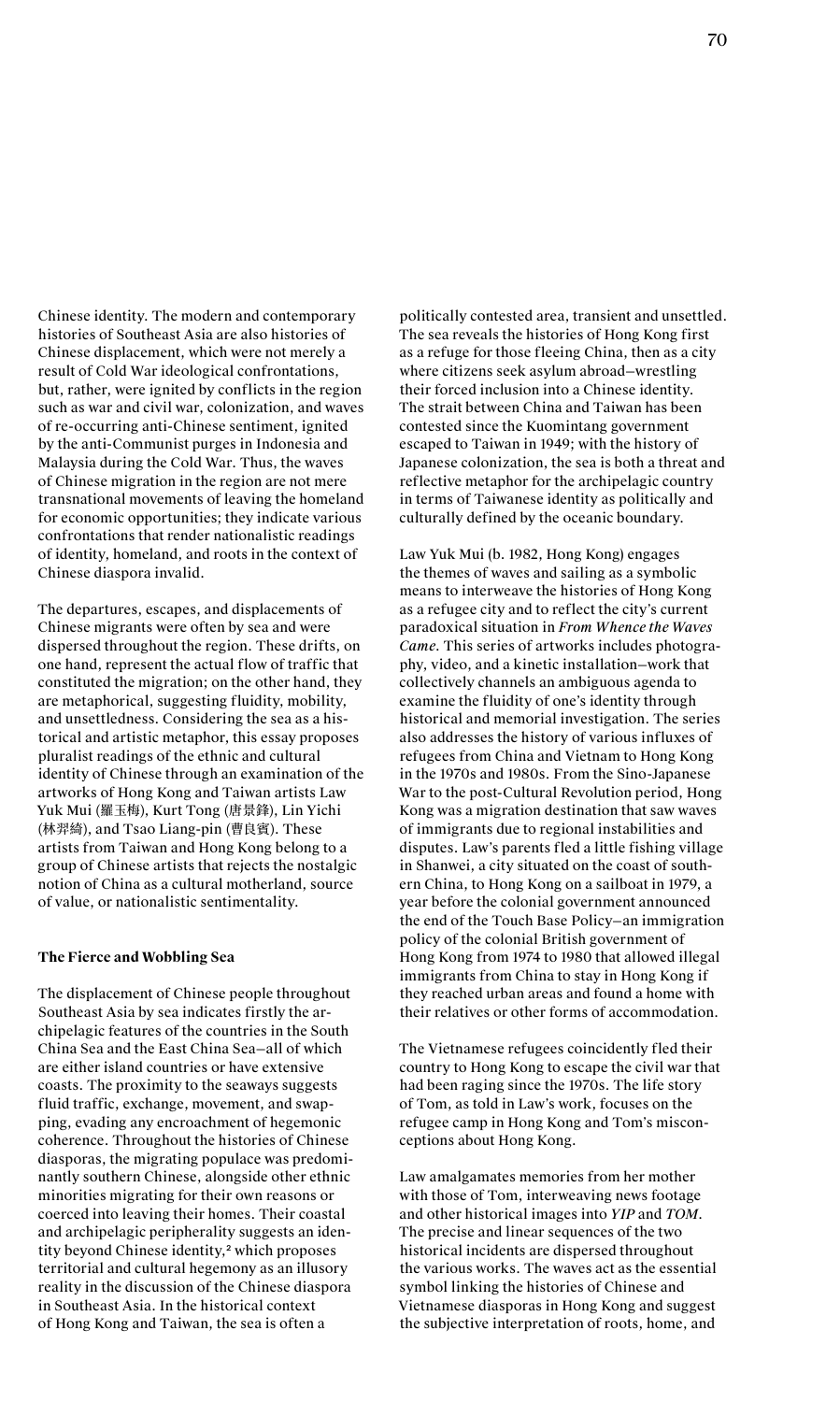71 A shrine in Beitou, Taiwan, 1930s. Historical photograph. Photographer unknown. Courtesy of Yang Wei and Tsao Liang Pin.

identity. The video work *Her Name is Yip* (2018) tells the story of her parents' flight. Her mother was seasick throughout the rough three-day journey from a small fishing village in Shanwei. This voyage echoes the more recent disputes and instabilities in Shanwei such as the Siege of Wukan an anti-corruption protest that happened in Wukan (near Shanwei in 2011). This and the story of Yip's flight are juxtaposed with music by Ma Si-Cong (a violinist from Haifeng county) in the video work *Her Name is Yip*. The Wukan protest was in some ways a rebellion against systematic corruption; whilst Ma's musical work *Nostalgia*  (1937) was praised and deployed as a propaganda tune by the Chinese authorities to stir up a sense of nationalistic melancholy and nostalgia among Chinese communities in Taiwan and Southeast Asia. Although Ma's music had nationalistic associations, Ma was paradoxically forced to flee

to Hong Kong during the Cultural Revolution and eventually emigrated to the United States. The paradox reveals the flimsy rhetoric behind the monolithic nature of nationalistic sentiments. The idea of being at home and the sense of belonging are associated with feelings of contentment and being comfortable in a dwelling. The individual experiences of leaving home in *Her name is Yip* are entangled with the notions of waves and instability and the idea that one's roots, in this sense, are not always as the same as one's home. One may leave their roots in order to establish a stable home elsewhere; thus, a yearning for home is equivalent to the search for roots particularly in the case of a forced political exodus.

The rough sea and the wobbly journey of Law's mother resonate with Tom's reminiscences of the misty seascapes and the wave-shaped two-dollar

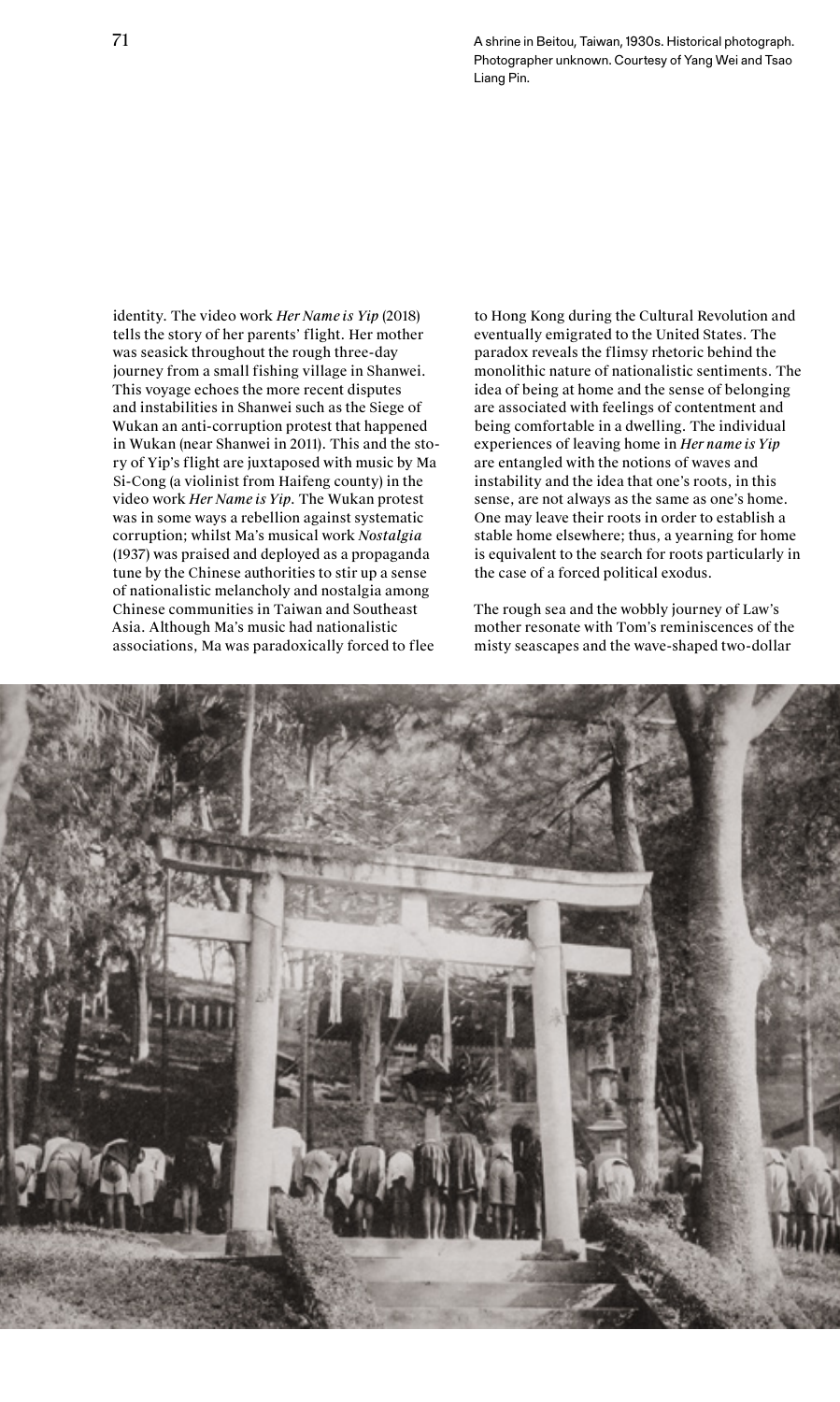

coins of Hong Kong. Tom, having arrived in Hong Kong by boat as a refugee from Vietnam in the late 1980s, was later repatriated after having spent many years in Hong Kong's Whitehead Detention Centre, located at the waterfront of Wu Kai Sha in Hong Kong. In the video *His name is Tom* (2018), he recollects the blue sky and seascape that he was able to glimpse behind the barbed wire of the camp; his visits to the outside world and school-days are included in the work; the experiences render a subjective perspective of Hong Kong wherein he was able to maintain a sense of contentment in a foreign land. Tom still longs to return to Hong Kong to see once again the blue sky and seascape. The sea reflects the complexity of Tom's identity—a Vietnamese refugee who was not recognized as such by the Hong Kong government—and the sense of belonging; the tough life in the confined refugee camp and the diasporic trauma—all of which are poetically transformed into a sense of contentment by the footage of a misty seascape and blue sky.

The complexity of Tom's feeling about being at and longing for a contented non-home reveals the political entanglement in Southeast Asia and the sea as a contested zone wherein the notions of homeland and one's identity are positioned in tensional fluidity. Law further draws out this paradox through sailing imagery in *Marinas* (2021)—a work within the series *From Whence the Waves Came*—a kinetic sculpture with a mini-replica of a self-constructed sailboat that her father made in order to flee from China. The mini-replica is made from the wooden shaft of a hammer, which belonged to her late father. The replica sailboat is guided by a magnetic compass and moves in a vague southward direction. Hong Kong is to the south of Shanwei. The looping circle of the boat on the kinetic sculpture suggests that the home and roots are relative and shifting notions; notions that inevitably coexist in the discourse of diaspora.

Therefore, the notions of returning to roots are revealed as empty rhetoric. James Clifford, an anthropological historian, asserts that diaspora in the contemporary context signifies residing in foreign countries while maintaining communication with one's community—returning home is only a minor element. Thus, the notion of diaspora is, in fact, a kind of dialectics between homecoming and dwelling in displacement.<sup>3</sup> In the history of human displacement, diaspora is not a mere transnational movement; rather, it is a signifier of unique localness and special ways of establishing and maintaining a community. In this sense, the idea of a homeland becomes an ambiguous notion of "returning home," not returning home (or not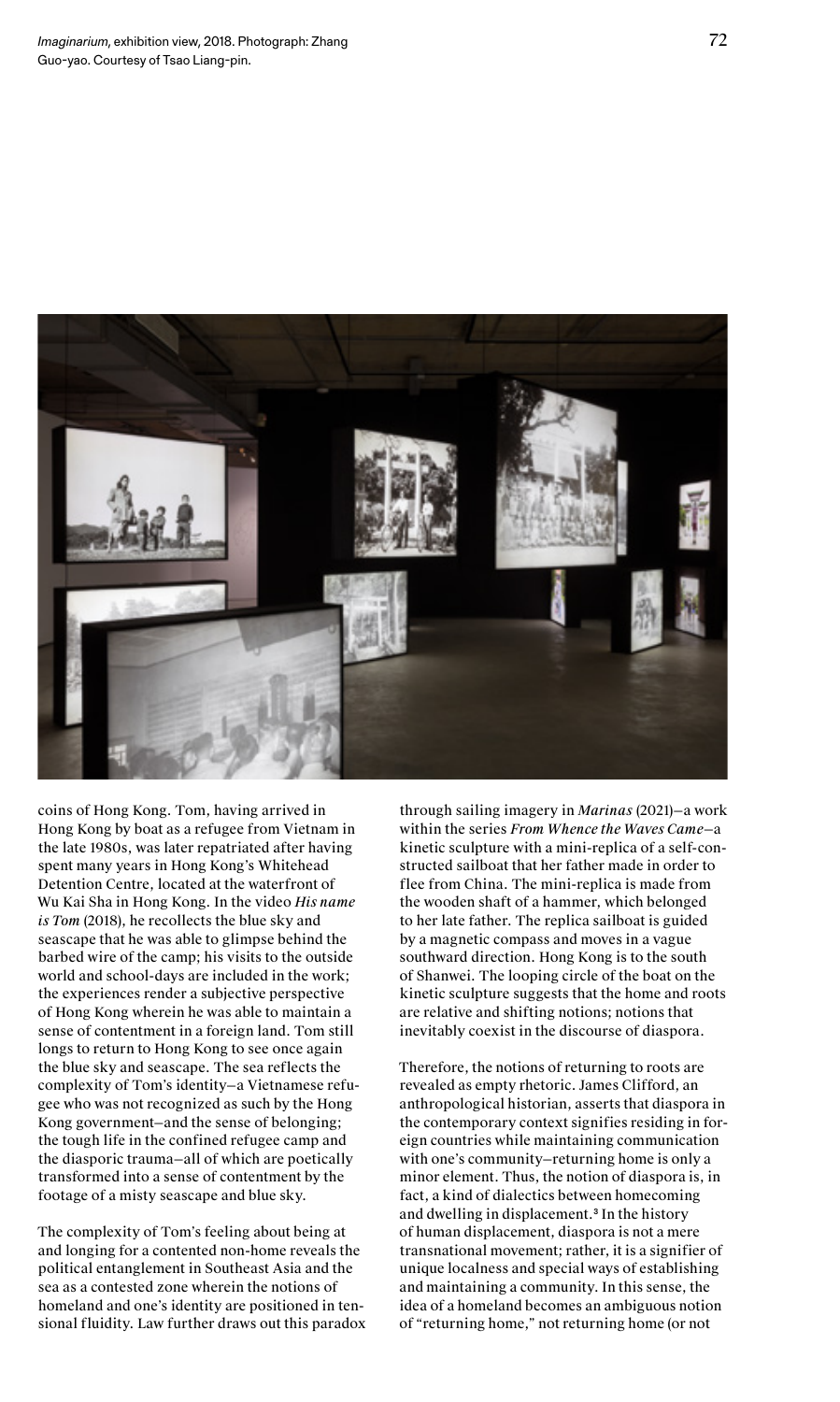

being able to do so). This "not returning" is not a negligence of one's origin; rather, it supposes multiple existences of ethnic groups.

### **From Sea to Void**

The abyss of sea/water in Kurt Tong's *Dear Franklin* (2018–) signifies how political and cultural identities are statuses in constant transformation; the work also connects problematic notions of identity to the spiritual realm where the parameters of the mortal world and their ability to define individuals are invalidated. *Dear Franklin* is an archival, artistic, and photographic oeuvre by Tong (b. 1977), an artist who was born in Hong Kong and grew up in the UK. The series explores the tragic story of a pair of lovers—Franklin Lung and Dongyu—who were forced apart and fled Shanghai when the communist party was coming into power in China during the 1940s. Tong was given an old wooden trunk that was sealed with a Taoist seal after the death of a friend's neighbour. Inside the trunk were a number of hand-written letters, old photographs, and numerous books from the 1920s, all belonging to a man called Franklin Lung. Tong discovered the clues about Franklin after months of research; Franklin was born into a poor family in Hong Kong just

after the fall of Imperial China in 1912. He later managed to attend the best university in Shanghai and he became a member of high society, who had trading links with several of the colonial occupiers. He also fell in love and got engaged to Dongyu, the daughter of a high-ranking Kuomintang general.

Tragically, Dongyu was on board the SS Kiangya<sup>4</sup> in 1948; the passenger steamship filled with refugees trying to escape the communist army that sank after being hit by an explosive near the mouth of Shanghai's Huangpu River. Franklin was heartbroken but decided to go ahead marrying Dongyu in a ghost marriage ceremony. He fled to Hong Kong after the ceremony, and after failing to settle in the USA he ultimately committed suicide by jumping into Hong Kong's Victoria Harbour, during Typhoon Wanda in 1962. The project combines geopolitical, historical, and personal entanglements and instabilities—the forced migrations of Chinese due to the civil war in China and the anti-Chinese sentiment in the USA—addressing the histories of Chinese diasporas after the Second War.

The tragedy of Franklin and Dongyu and their transnational displacements—be they the relocations of Franklin from Hong Kong to Shanghai, Dongyu's escape from the communist party or Franklin's eventual return to Hong Kong—reveal the instabilities of being Chinese and the unsettledness of dwelling in two Chinese cities which supposedly provided a sense of roots for the tragic couple. These instabilities are symbolized and visualized through the motif of the sea. Tong includes images of the sea taken by him and other archival materials such as letters and photos of Franklin and Dongyu, as well as vintage publications documenting the details of the Sino-Japanese War. In *Dear Franklin*, the sea thus becomes an emblem of the wobbling and diasporic life of Franklin. He was born in Hong Kong and gained his social status in Shanghai, yet the diverse-cultural surroundings in both colonial Hong Kong and the Shanghai international settlement failed to provide him with a contented existence. Instead of holding onto his ethnic origins—China—Franklin's diverse upbringing led him to leave Shanghai for the United States. The photographs of the sea are taken in Hong Kong, Europe, and San Francisco by the artist himself. They are all ports of transition, with outward travel opportunities, and connections to the other places on earth—symbolizing Franklin's act of flight, from both identity and settlement.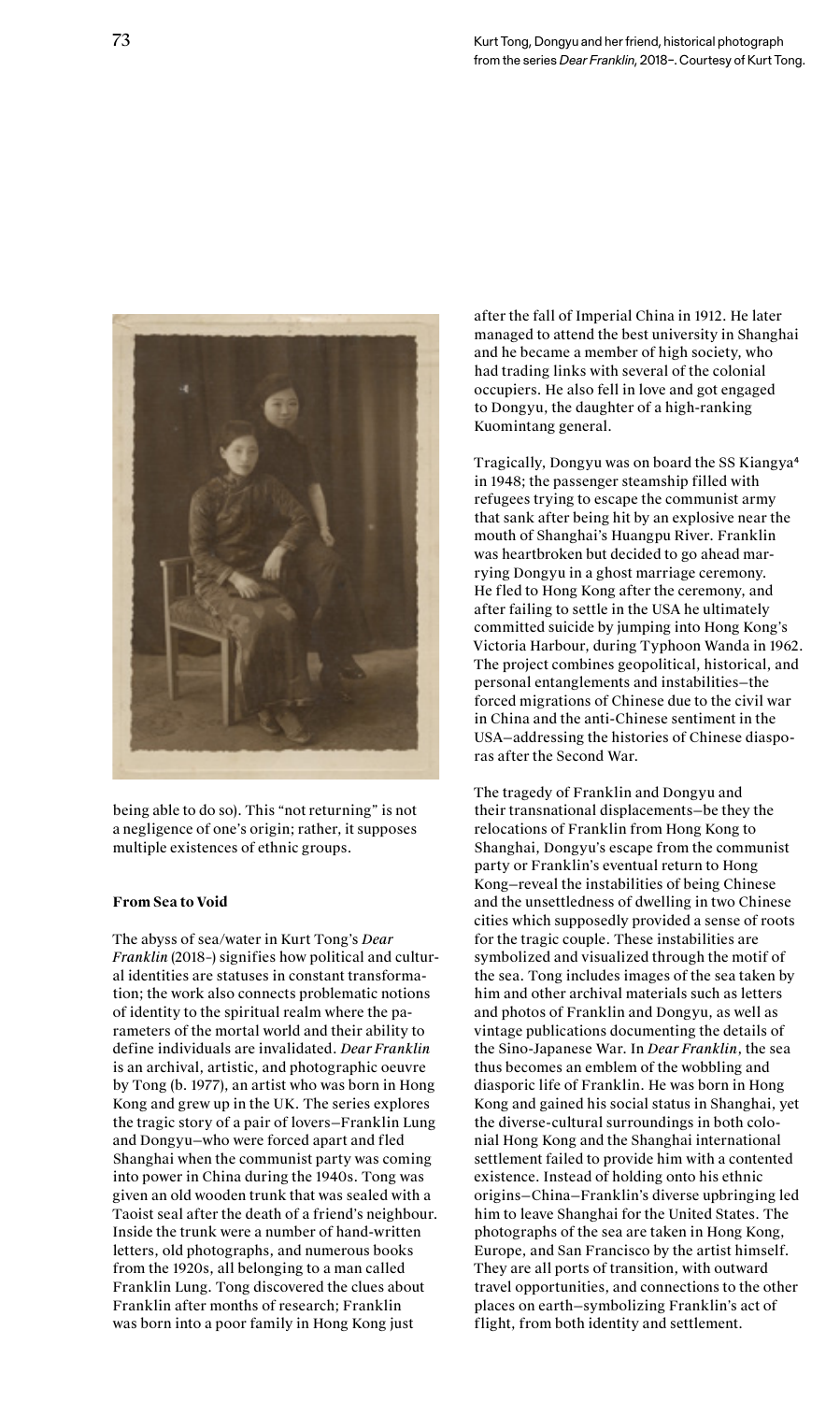Top: Kurt Tong, *Grant Me the Gift of Untroubled Sleep*, from the series *Dear Franklin*, 2021. Courtesy of Kurt Tong. Bottom: Kurt Tong, *Marriage Proposal*, from the series *Dear Franklin,* 2020. Courtesy of Kurt Tong.





The tragic story of Franklin and Dongyu ends with their exit to a spiritual world, a boundless dimension that renders sociopolitical parameters nationality, ethnicity, and culture—irrelevant. Tong juxtaposes this with his photographs of vintage cheongsams from various sources—the kinds of garments that may have been worn by Dongyu and her contemporaries. The cheongsams in Tong's oeuvre are floating in the air like spirits; devoid of any human form to define their origins, genetic features, and cultural affinities, thus subverting conventional ideas of defined identities. From the images of the sea to the void of the spiritual world, *Dear Franklin* mediates the histories of human displacement wherein a nation-state-bound sentimentality is peripheral. The project suggests the bonding of a community that cannot be confined to a shared geographical location and the notion of returning home; nationstate-bound connotations do not offer reconciliation for the diasporic community. Dongyu's escape from the communist party by leaving her birthplace and Franklin's studies in Shanghai and a brief stay in the US suggest diverse features of diaspora; in the end, they both entered into

a spiritual void where geographical orientation, cultural identity, and genetics became irrelevant.

#### **The Secluded Yet "Opened" Island**

Contemporary diaspora as Clifford states cannot be*,* "reduced to epiphenomena of the nation state."<sup>5</sup> Rather, it is more about systematic border crossings and interconnections between multi-locale diasporic cultures<sup>6</sup>. While the works of Hong Kong artists in this essay reflect the invalidity of the centripetal aspiration to a hegemonic nation and its totalizing representational culture, the cases of Taiwan illustrate the interconnection of multi-locale diaspora cultures as archipelagic bodies as Clifford argues. The diasporic movement is often a politically charged form of mobility that signals geopolitical tension. With its history of Japanese colonization and the relocation of the Kuomintang to Taiwan in 1949 after their defeat Taiwanese identity is rendered into a genetically Chinese *huaren* (華人) identity, connected to multiple locales, thus unsettling the rhetoric of a Chinese-centric hegemony embodied in the concept of *zhongguoren* (中國人), which refers to the collective those dwelling in China z*hongguo* (中國).

Lin Yichi (b. 1986), a Taiwanese artist, also reflects this diverse and conflicted sense of belongingness with a series of interwoven family histories, which are combined with field research. Lin was brought up by her grandmother in a military dependents' village—a special type of residential community built in Taiwan in the late 1940s and the 1950s. The original purpose of these communities was to serve as provisional housing for soldiers, sailors, airmen, and marines of the Republic of China Armed Forces, along with their dependents from mainland China after the Government of the Republic of China (ROC) and the Kuomintang (KMT) retreated to Taiwan in 1949.<sup>7</sup> Her grandmother is from Kinmen, a group of islands that lie between Xiamen, China, and Taiwan, and a strategic location along the Taiwan Strait. Lin discovered letters in her grandmother's drawer from her grandmother's brother living in Indonesia. The discovery engendered familial connections across multiple locales and also revealed the complexity of defining oneself as Taiwanese or Chinese in the diasporic context of the archipelago. Lin's *Transdrifting Nanyang* series employs these familial histories, to foreground diasporic experiences in the context of Cold War East Asia. In her video, she presents herself as a messenger who travels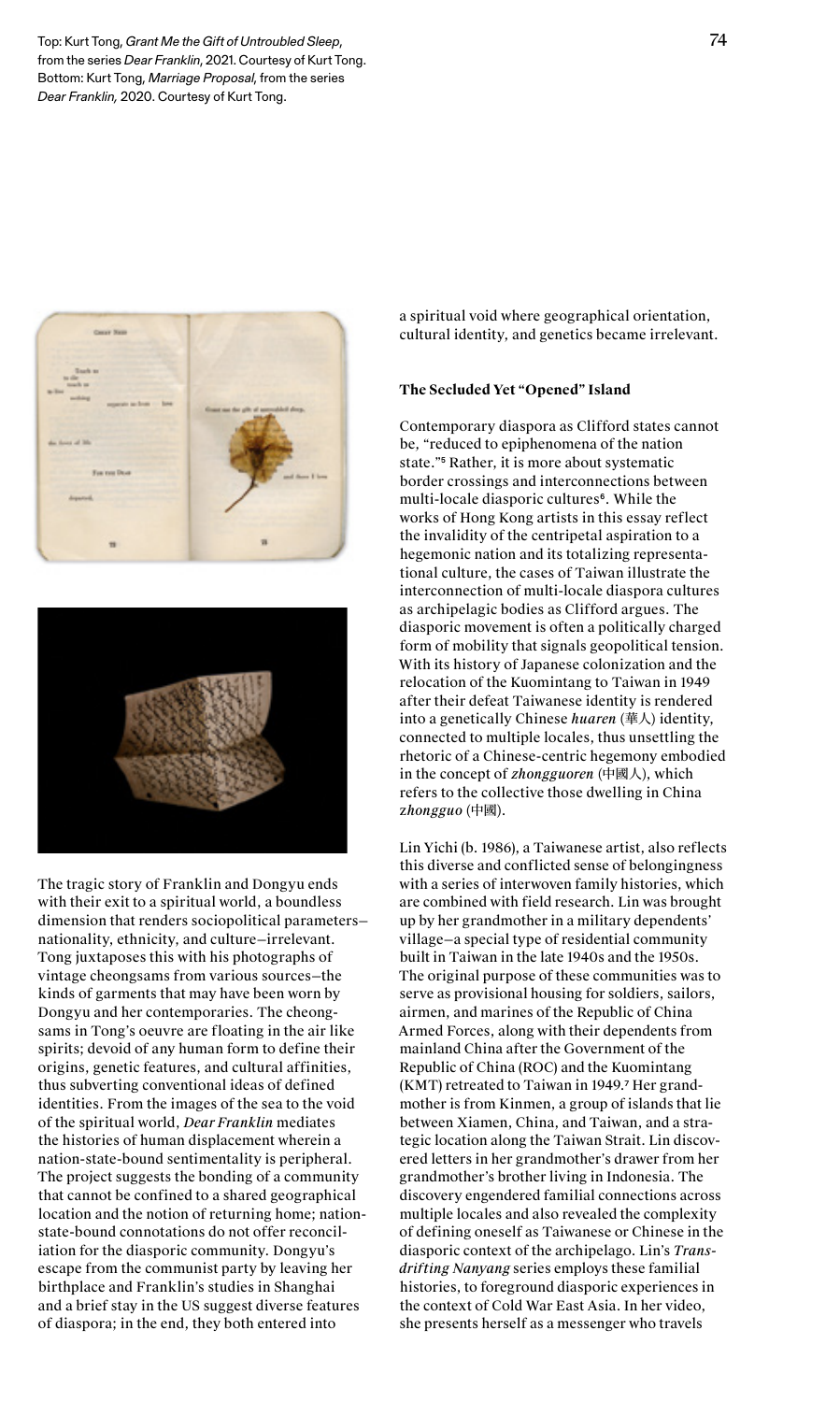75 Lin Yichi, *Transoceanic Practice*, 2021, sound installation, neon light, anchor, dimensions variable. Photograph: Aaron Lu. Courtesy of Lin Yichi.

to the southeast Asia region (*Nanyang*) in search of her own history beginning with the address on the letter which was sent from Indonesia. The video tells a story of Lim's drifting grand-uncle to Bangka, Indonesia from Kinmen, Taiwan in 1948 and also her grandmother's drift from Kinmen to Taiwan in the 1950s. The prelude to this journey is a scene of her grandmother saying a prayer in Minnan (a language spoken in southern Fujian, China). She prays for good offerings for the Ho offspring (Lin's grandmother's family name is Ho), both those living locally and abroad. Lin narrates the stories of three generations in four different languages—Indonesian, Minnan, Mandarin, and English. The switching of languages reveals the fleeing identity of Kinmen-born Taiwanese who hold connections throughout Southeast Asia, as language is often one of the primary indicators of sense of belonging. The linguistic fluidity resonates with the status of Kinmen as a contested point between Taiwan and China. (The islands are governed by Taiwan and lie roughly 10 kilometers east of Xiamen in Fujian, and the PRC has continuously claimed Kinmen as part of Fujian Province.)

Lin has a certain sensitivity to language or more precisely accent in her exploration of homeland. Although both are regarded as Minnan—i.e. as the same language—the Kinmen-accented Minnan

sounds different from its Taiwanese-accented counterpart. Lin, who was brought up by her grandmother, feels connected to the Kinmen accent even though her Taiwanese friends sometimes do not understand the linguistic quirks of her Kinmen Minnan. Her younger relatives in Indonesia speak Kinmen-accented Minnan but do not understand Chinese, neither the written form nor spoken Mandarin. The gaps between languages signify the three generations of a family which have both acquired and identified with various cultures. Among her relatives, the longing for the homeland—Taiwan—is strong amongst the older generation while the younger generation only sees the archipelago north of Indonesia, namely Taiwan, as a mythical motherland. To them, home is Indonesia.

This sense of fleeing and unsettled identities is further amplified by a new work in the series: *Transoceanic Practice* (2021). *Transoceanic Practice* is a sound installation that includes sculptural installation, photography, and sound works; the set of two photographs feature the Hou-Po Port at Kinmen and the Pangkal Balam Port at Bangka, Indonesia; the images of the two ports are separated by a poem written by Lin and translated into both English and Indonesian. The poem says: *Standing on this side / I silently drew in* 

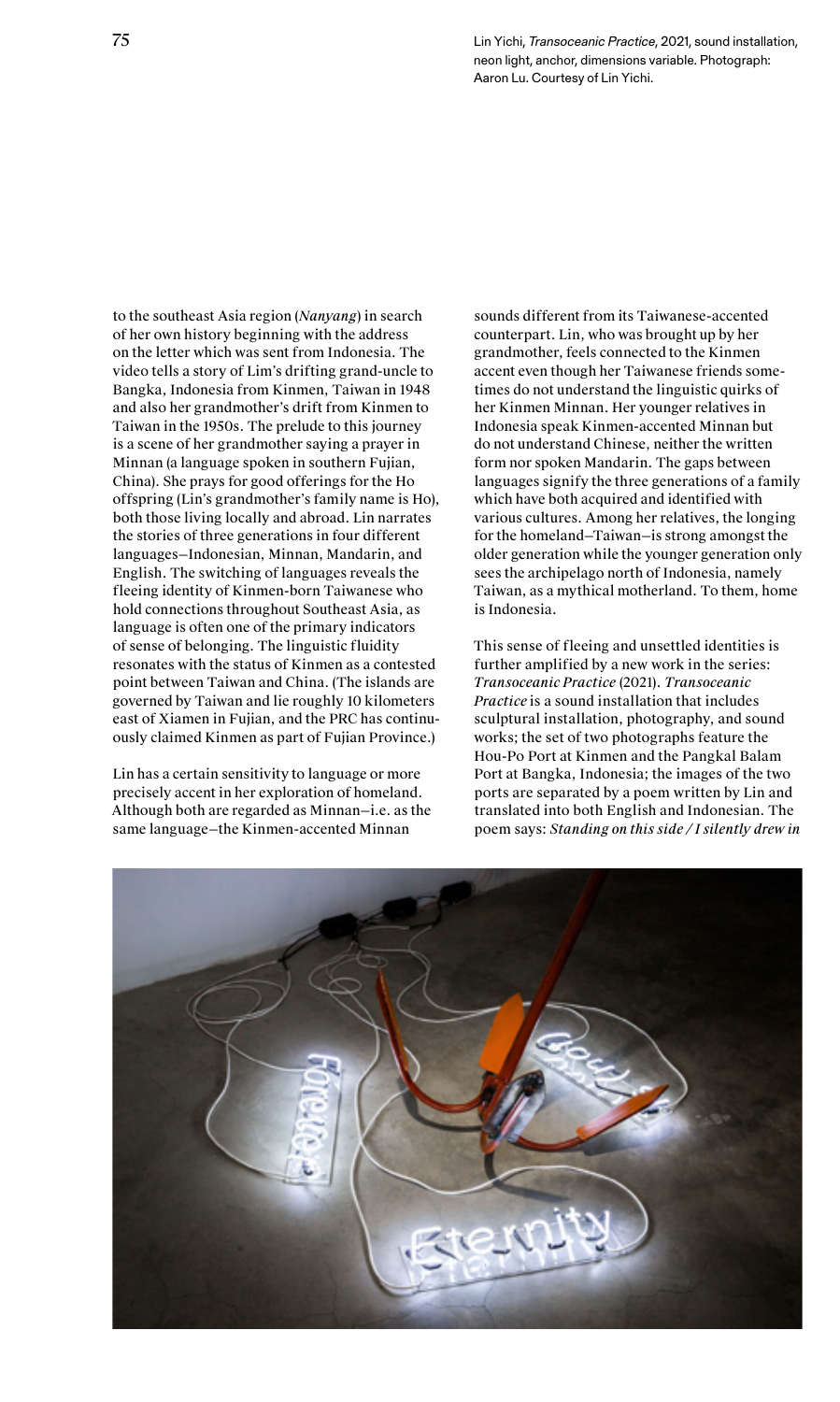*my heart / a home on the other side*. The poem and its translation and the separated coasts of the two islands reveal that diasporic identity cannot be reduced to ethnic heredity; a reproduction of an anchor with a neon sign which reads "eternity is not forever" reinforces the fluid connotations of cultural identity. The archipelagic flips between Taiwan and Indonesia, the subjective perspectives, and the linguistic shifts in the work suggest individual experiences as the constant mediator of culture and identity.

Lin's work also attests to the heavy coastal defense of Taiwan during the martial law period which was more a performance than functional military strategy aimed at protecting the island from the infiltration of Communists who might float across the strait. Thus, the people of Taiwan have been indoctrinated to the dangers of going close to the sea and became an ocean-phobic community, by turning their backs from the ocean.<sup>8</sup> The political crises and the enemies—of Taiwan often "came" from the ocean, such as the Japanese colonization and tension with PRC across the strait; thus the ocean was seen as a place charged with danger; in short, it was better to stay land-bound. However, Lin's diverse family background reveals that the land-bound seclusion ceased neither their transnational communications nor reflections on identity. This imposed seclusion which was a mere physical barrier and a pretext for a regime to exercise control over its populace. It could not proscribe the shaping of the sentimentality and attachment to certain values, a certain culture and ways of thinking, which precisely foreground belongingness.

Furthering this investigation into Taiwanese identity, Tsao Liang-pin's *Becoming/Taiwanese* (2018) is a photographic series that investigates the historical tension inherent within the consciousness of a Taiwan idenity; the series reveals a sacred gesture, bowing to Chinese martyrs' shrines, a demonstrative act of national loyalty disguised as chauvinistic rhetoric. The shaping of one's sense or consciousness of belonging is a dialectic of rendering wherein subjectivities, such as a person's experience and memory, are imperative and contributing factors to the consciousness of identity.

*Becoming/Taiwanese* explores the tensions between national history and individual values through the documentation and reenactment of civic activities happening at Chinese martyrs'



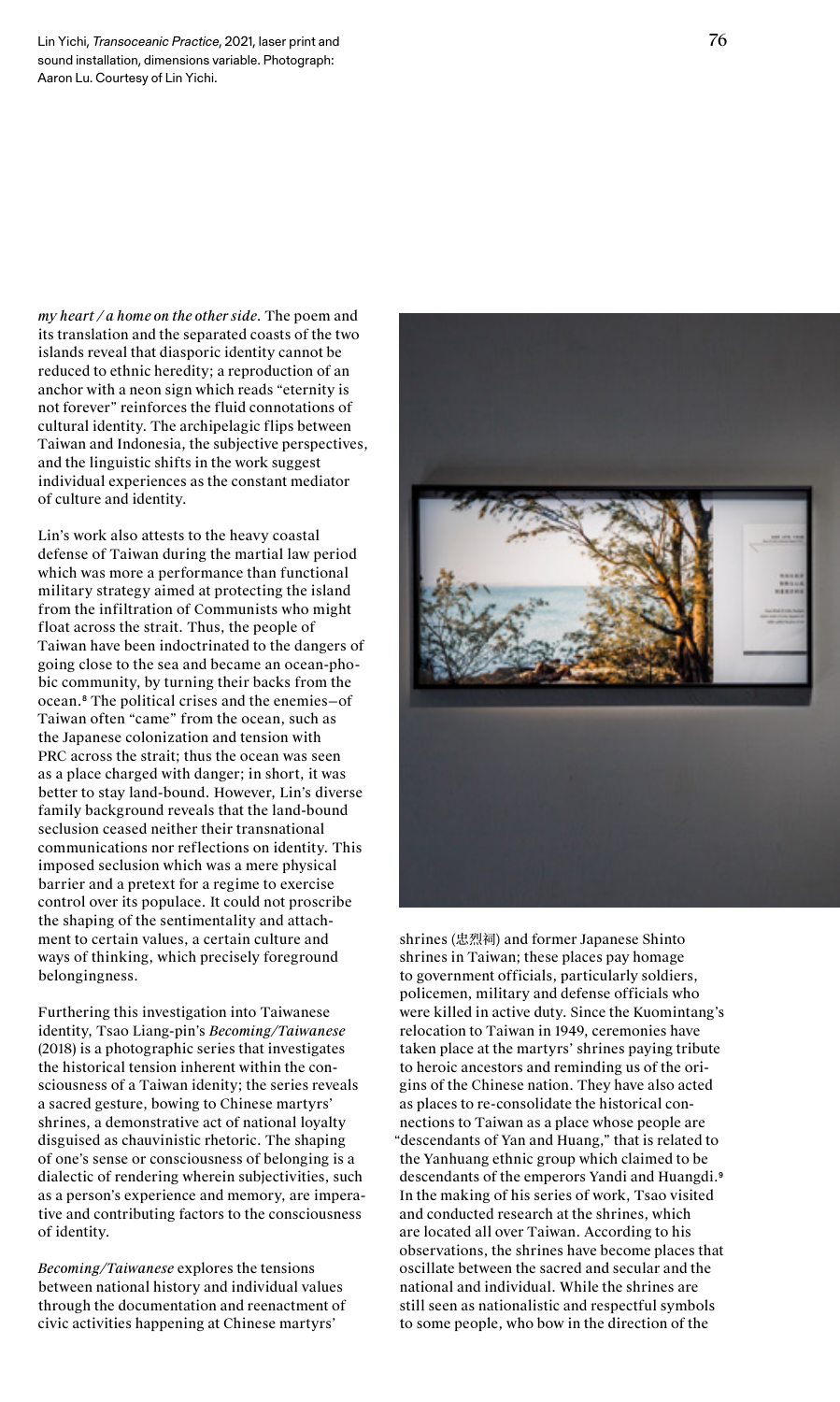

shrine when passing by, at the same time these sacred places also act as selfie-backdrops for the younger generations. Thus, the nationalistic and sacred character of the shrines which broadcast hegemonic symbols are being questioned in contemporary Taiwan. Furthermore, chauvinist practices, namely bowing, as a means of paying respect and performing an act of fealty towards a hegemonic Chinese origin have become no more than a mechanical action that conveys nothing but empty rhetoric.

Tsao contests the solemn attribution of nationalistic loyalty and suggests a pluralist reading through absurd conceptualism in *As Ritual,* part of the series *Becoming/Taiwanese*. In *As Ritual,* historical photographs of people visiting the martyrs' shrine in the 1930s during Japanese colonization and in the 1960s and 1970s during of time of the Kuomintang government—are juxtaposed with Tsao's photographic reenactment of the solemn bowing to the martyrs' shrines.

However, the photographic reenactment of the tribute is, in fact, an absurd rendering. In the series, there is always a back shot of a man who is seemingly wearing a Chinese tunic suit (or zhongshan suit) bowing deeply toward the shrines, the bow is so deep that the man becomes visually headless. The re-experience of the bowing of a headless figure critiques the settled, comfortable and unified loyalty to national identity, which has become a national ritual.

After deconstructing the settled nationalistic sentimentality in *As Ritual*, Tsao attempts to imagine the connotations of being Taiwanese in the second part of the series *Imaginarium* (2018)*.*  In *Imaginarium*, the martyrs' shrines transform into a dimension of non-conformity by featuring ordinary people carrying out quotidian activities—taking selfies, cosplaying, having fancy wedding ceremonies, and having their portraits taken—at the supposedly sacred site. The holy connotations of the shrine are made absurd by the quotidian activities performed there; here, Tsao transforms the martyrs' shrines into imaginative sites wherein fluid individual identities are allowed. The title *Imaginarium* is inspired by the concept of imagined community coined by Benedict Anderson.<sup>10</sup>

Nation is not a natural entity to Anderson; rather, it is a socially constructed community wherein people believe that they belong to the same community even if they have never met, and have nothing in common. The juxtaposition of these images of civilians and the activities of civil society taking place at the martyrs' shine combined with historical photography release the consciousness of the Taiwanese from the shackles of a mythical wholistic identity and open up possibilities for individual imagination.

## **Conclusion**

There are numerous paradoxes which arise when discussing notions of Chineseness; be it the deep-rooted notion of Chinese as offspring of the dragon—a hegemonic myth that accentuates both geographical and ethnic sameness—or of the notion of the diasporic Chinese, which is often overgeneralized by the establishment of Chinatowns in many foreign countries.

The artworks from Hong Kong and Taiwan that are discussed in this essay explore both the displacement of Chinese migrants who choose not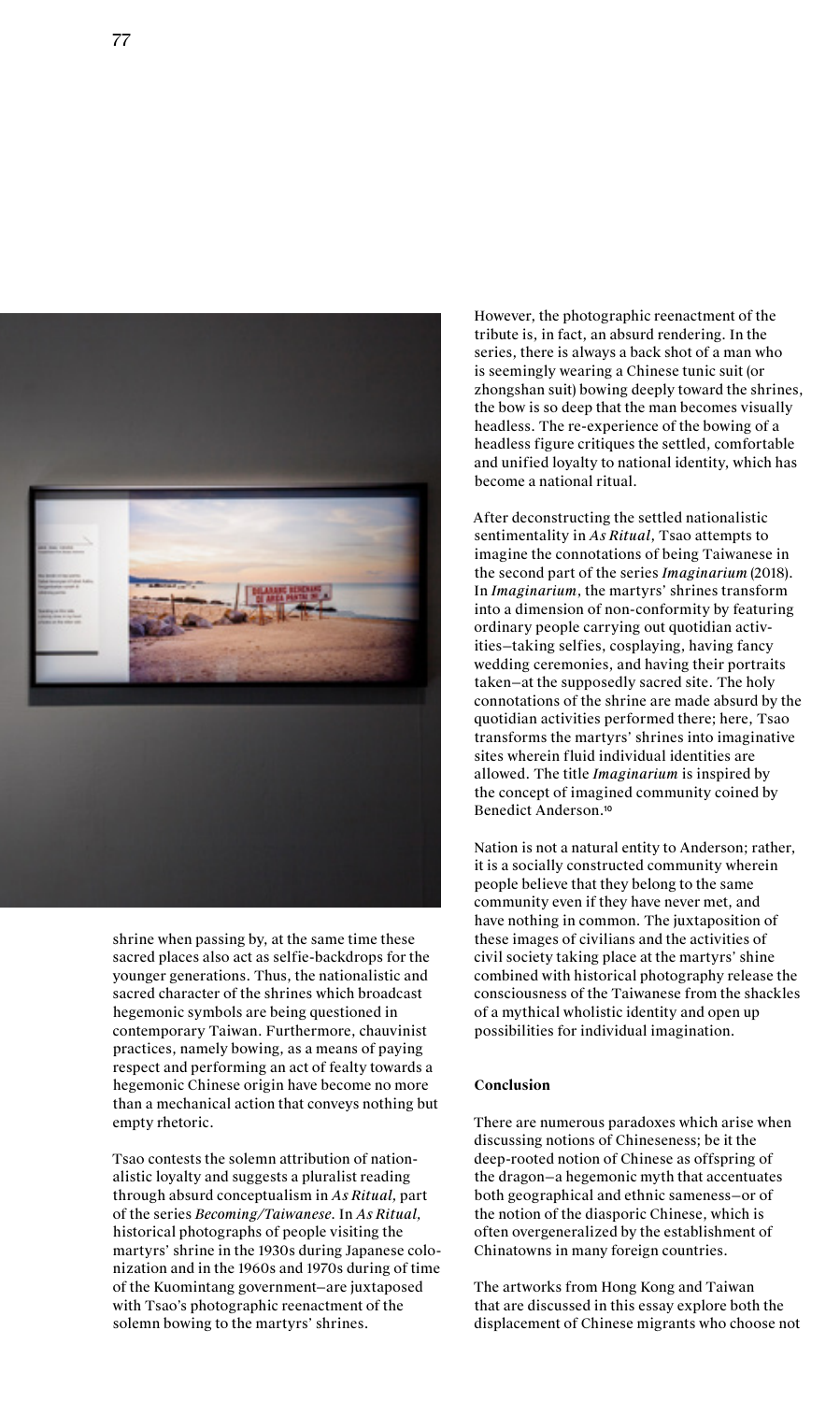



to return home as well as those that contest the idea of a totalizing Chinese identity. Hong Kong was regarded as a refugee city, or more precisely as a contact zone<sup>11</sup> since the beginning of the twentieth century, which positioned the former British colony as a zone of transit for Chinese displacement. The particularity of Hong Kong has shaped the ideas of home, roots, identity, and fluidity as expressed through the motif of the sea in the works of Law Yuk Mui and Kurt Tong. The image of the sea also channels the melancholic paradox of contemporary Hong Kong where people are fleeing elsewhere due to the imposition of the National Security Law in 2020. On the other side of the Strait, Taiwan encountered equally complicated histories of colonization before its democratization in the 1990s; including the movement of people during Japanese colonization and

the white terror-a 36-year period of martial law<sup>12</sup>. The works of Lin Yichi speak of family histories of diaspora which signal multiple ideas of what it means to be Taiwanese, while Tsao Liang-pin's photography series is a critique of the monolithic idea of Chinese identity. His ethnographical approach in the series reveals the multiple possibilities of emerging Taiwanese consciousnesses. The artistic renderings of the discussed artists resonate with Clifford's idea of the futility in maintaining and searching for absolute sameness in the diasporic community.<sup>13</sup> The dispersed and diverse existence, be it cartographic, cultural or linguistic, is the unavoidable condition of contemporary diasporas.